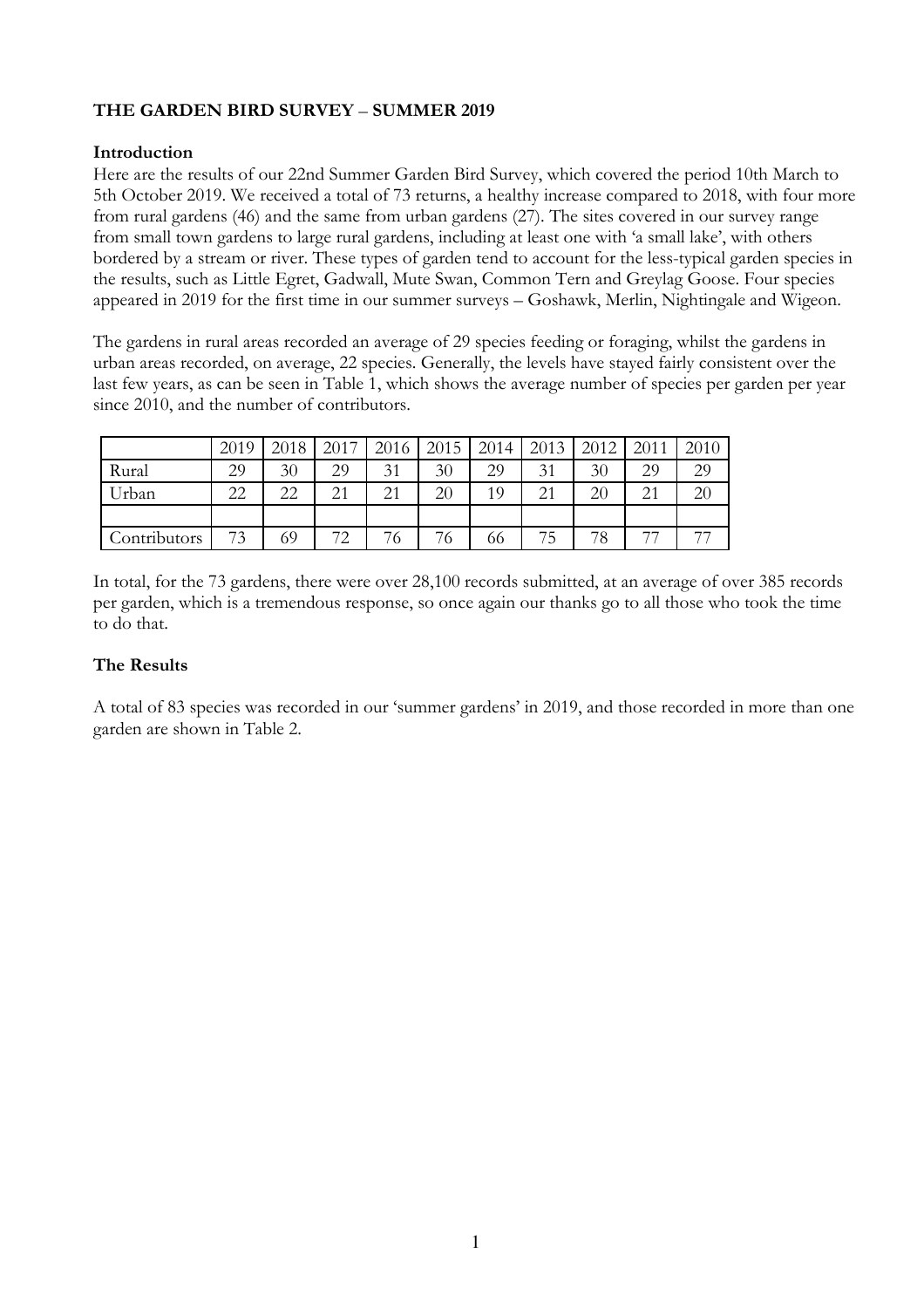|        | TABLE 2               |      |                |                  | Summer           |                |                  |                  |                |                |                |
|--------|-----------------------|------|----------------|------------------|------------------|----------------|------------------|------------------|----------------|----------------|----------------|
|        |                       |      |                |                  |                  |                |                  |                  | % OF GARDENS   |                |                |
| POS    |                       | 2019 | 2018           | 2017             |                  | 2016 2015      | 2014             |                  | 2013 2012      | average        | average        |
|        |                       |      |                |                  |                  |                |                  |                  |                | 2005 to 2011   | 1998 to 2004   |
| $1 =$  | BLACKBIRD             | 100  | 100            | 100              | 100              | 100            | 100              | 100              | 100            | 100            | 99             |
| $1 =$  | WOOD PIGEON           | 100  | 100            | 100              | 100              | 100            | 100              | 100              | 100            | 100            | 97             |
| $1 =$  | <b>BLUE TIT</b>       | 100  | 100            | 100              | 100              | 100            | 100              | 100              | 100            | 100            | 100            |
| $1 =$  | ROBIN                 | 100  | 100            | 100              | 100              | 100            | 100              | 99               | 100            | 100            | 98             |
| $5=$   | <b>GREAT TIT</b>      | 97   | 99             | 96               | 100              | 97             | 100              | 99               | 100            | 98             | 97             |
| $5=$   | <b>DUNNOCK</b>        | 97   | 100            | 100              | 100              | 99             | 98               | 99               | 100            | 98             | 96             |
| 7      | <b>GOLDFINCH</b>      | 96   | 94             | 96               | 95               | 99             | 97               | 93               | 94             | 91             | 71             |
| 8      | COLLARED DOVE         | 95   | 93             | 96               | 97               | 96             | 97               | 100              | 97             | 98             | 98             |
| $9=$   | MAGPIE                | 93   | 97             | 94               | 95               | 96             | 92               | 91               | 90             | 90             | 82             |
| $9=$   | WREN                  | 93   | 86             | 94               | 93               | 89             | 79               | 87               | 83             | 86             | 89             |
| 11     | <b>STARLING</b>       | 92   | 86             | 94               | 93               | 97             | 94               | 95               | 95             | 95             | 99             |
| 12     | CHAFFINCH             | 89   | 93             | 93               | 95               | 95             | 94               | 96               | 100            | 99             | 95             |
| 13     | HOUSE SPARROW         | 86   | 86             | 85               | 84               | 88             | 88               | 87               | 87             | 91             | 98             |
| 14     | GREENFINCH            | 84   |                | 76               | 89               | 89             | 86               | 91               | 94             | 95             | 98             |
| $15=$  | <b>COAL TIT</b>       | 81   | 86<br>74       | 78               | 72               | 70             | 62               | 60               | 64             | 68             | 59             |
| $15=$  | LONG TAILED TIT       | 81   | 86             | 86               | 80               | 83             | 65               | 81               | 79             | 71             | 60             |
|        |                       |      |                |                  |                  |                |                  |                  |                |                |                |
| 17     | CARRION CROW          | 70   | 68             | 67               | 68               | 70             | 65               | 64               | 62             | 61             | 49             |
| $18=$  | <b>GT SP WOODPECK</b> | 68   | 59             | 60               | 61               | 63             | 58               | 65               | 56             | 57             | 51             |
| $18=$  | JACKDAW               | 68   | 77             | 71               | 75               | 66             | 67               | 67               | 65             | 53             | 43             |
| 20     | <b>SONG THRUSH</b>    | 66   | 71             | 76               | 68               | 61             | 55               | 67               | 72             | 76             | 83             |
| 21     | SPARROWHAWK           | 55   | 72             | 67               | 63               | 71             | 62               | 68               | 67             | 69             | 56             |
| 22     | <b>BLACKCAP</b>       | 53   | 45             | 49               | 58               | 47             | 41               | 67               | 44             | 34             | 31             |
| 23     | CHIFFCHAFF            | 42   | 28             | 44               | 42               | 28             | 38               | 33               | 40             | 29             | 30             |
| $24 =$ | <b>GREEN W'DPECKE</b> | 40   | 39             | 38               | 41               | 43             | 41               | 41               | 42             | 38             | 33             |
| $24 =$ | PHEASANT              | 40   | 36             | 31               | 28               | 28             | 23               | 32               | 28             | 35             | 27             |
| 26     | <b>JAY</b>            | 38   | 26             | 22               | 29               | 25             | 29               | 33               | 27             | 23             | 14             |
| 27     | SWIFT                 | 33   | 32             | 35               | 37               | 41             | 41               | 47               | 40             | 18             | 14             |
| $28=$  | GOLDCREST             | 30   | 39             | 40               | 39               | 29             | 27               | 31               | 29             | 24             | 27             |
| $28=$  | TAWNY OWL             | 30   | 39             | 21               | 22               | 20             | 26               | 15               | 14             | 10             | 10             |
| 30     | <b>STOCK DOVE</b>     | 29   | 33             | 28               | 32               | 28             | 24               | 20               | 22             | 13             | 6              |
| $31 =$ | FERAL PIGEON          | 27   | 22             | 26               | 22               | 21             | 23               | 17               | 18             | 18             | 16             |
| $31 =$ | <b>HOUSE MARTIN</b>   | 27   | 30             | 33               | 33               | 38             | 33               | 24               | 26             | 24             | 15             |
| $33 =$ | ROOK                  | 26   | 36             | 25               | 25               | 24             | 29               | 31               | 32             | 25             | 19             |
| $33=$  | RED KITE              | 26   | 25             | 18               | 16               | 20             | 14               | 12               | 8              | 2              | $\theta$       |
| $33=$  | <b>GREY HERON</b>     | 26   | 19             | 18               | 20               | 17             | 14               | 9                | 12             | 13             | 9              |
| 36     | SWALLOW               | 25   | 22             | 29               | 30               | 33             | 30               | 35               | 35             | 23             | 24             |
| 37     | NUTHATCH              | 23   | 14             | 15               | 17               | 16             | 18               | 19               | 22             | 13             | 10             |
| 38     | PIED WAGTAIL          | 22   | 38             | 32               | 28               | 29             | 21               | 28               | 23             | 26             | 36             |
| $39=$  | <b>BULLFINCH</b>      | 21   | 29             | 33               | 22               | 20             | 29               | 35               | 33             | 24             | 23             |
| $39 =$ | <b>MALLARD</b>        | 21   | 22             | 19               | 25               | 24             | 20               | 19               | 24             | 18             | 14             |
| $39=$  | SISKIN                | 21   | 36             | 13               | 46               | 3              | 9                | 45               | 9              | 16             | 18             |
| $42=$  | RED L PARTRIDGE       | 18   | 19             | 17               | 12               | 7              | 11               | 7                | 9              | 9              | 7              |
| $42=$  | <b>COMMON BUZZAR</b>  | 18   | 16             | 17               | 13               | 16             | 15               | 20               | $\overline{4}$ | 2              | 0.6            |
| 44     | MISTLE THRUSH         | 15   | 17             | 18               | 16               | 20             | 14               | 12               | 18             | 18             | 24             |
| 45     | WILLOW WARBLER        | 14   | 22             | 22               | 26               | 21             | 15               | 21               | 22             | 21             | 27             |
| 46     | <b>GARDEN WARBLEI</b> | 12   | 3              | 6                | 7                | 5              | 5                | 1                | 6              | 6              | 5              |
| $47 =$ | TREECREEPER           | 11   | 10             | 7                | 7                | 5              | 8                | 7                | 6              | 9              | 8              |
| $47 =$ | GREY WAGTAIL          | 11   | 10             | 8                | 8                | 8              | 6                | 7                | 6              | 7              | 7              |
| 49     | <b>KINGFISHER</b>     | 10   | 7              | 7                | 7                | 3              | 3                | 4                | 3              | 4              | 5              |
| $50=$  | COMMON W'THRO         | 8    | 9              | 11               | 14               | 9              | 11               | 11               | 14             | 10             | 9              |
| $50=$  | KESTREL               | 8    | 9              | 11               | 7                | 11             | 9                | 13               | 9              | 13             | 15             |
| $50=$  | REED BUNTING          | 8    | 22             | 10               | 14               | 12             | 8                | 23               | 13             | 6              | $\mathbf{1}$   |
| $53=$  | MOORHEN               | 7    | 10             | 7                | 8                | 11             | 9                | 12               | 8              | 11             | 9              |
| $53=$  | YELLOWHAMMER          | 7    | 12             | 6                | 7                | 9              | 15               | 8                | 12             | 8              | 7              |
| $53=$  | НОВВҮ                 | 7    | 10             | 7                | 8                | 7              | 3                | 5                | 6              | 4              | 6              |
| $56=$  | LITTLE EGRET          | 5    | 4              | $\mathbf{1}$     | 1                | 1              | $\theta$         | 0                | $\theta$       | 0.1            | $\overline{0}$ |
| $56=$  | SPOT FLYCATCHEI       | 5    | 9              | $\mathbf{1}$     | 5                | 5              | 5                | 7                | 8              | 7              | 15             |
| $56=$  | LESSER REDPOLL        | 5    | 13             | 3                | 20               | 8              | 9                | 29               | 5              | 3              | $\overline{c}$ |
| $59=$  | LSR WHITETHROA'       | 4    | $\theta$       | 3                | 7                | 3              | 5                | 1                | 1              | 4              | $\overline{4}$ |
| $59=$  | COMMON RAVEN          | 4    | $\overline{4}$ | $\mathbf{1}$     | $\boldsymbol{0}$ | 4              | $\overline{c}$   | 3                | $\mathbf{1}$   | $\overline{0}$ | $\overline{0}$ |
| $59=$  | MARSH TIT             | 4    | 6              | $\mathbf{1}$     | 3                | 1              | 3                | 5                | 3              | 6              | 7              |
| $62 =$ | CUCKOO                | 3    | 3              | 6                | 4                | $\overline{0}$ | 5                | $\overline{0}$   | 5              | 2              | 6              |
| $62 =$ | <b>REED WARBLER</b>   | 3    | $\mathbf{1}$   | 3                | 5                | $\overline{0}$ | $\overline{2}$   | 1                | 3              | $\overline{c}$ | $\overline{2}$ |
| $62 =$ | BARN OWL              | 3    | 6              | $\mathbf{1}$     | $\mathbf{1}$     | $\theta$       | $\boldsymbol{0}$ | $\mathbf{1}$     | 5              | $\mathbf{1}$   | 0.3            |
| $62=$  | MUTE SWAN             | 3    | $\mathbf{1}$   | $\boldsymbol{0}$ | 1                | 1              | $\theta$         | $\boldsymbol{0}$ | $\theta$       | 0.3            | 0.9            |
|        |                       |      |                |                  |                  |                |                  |                  |                |                |                |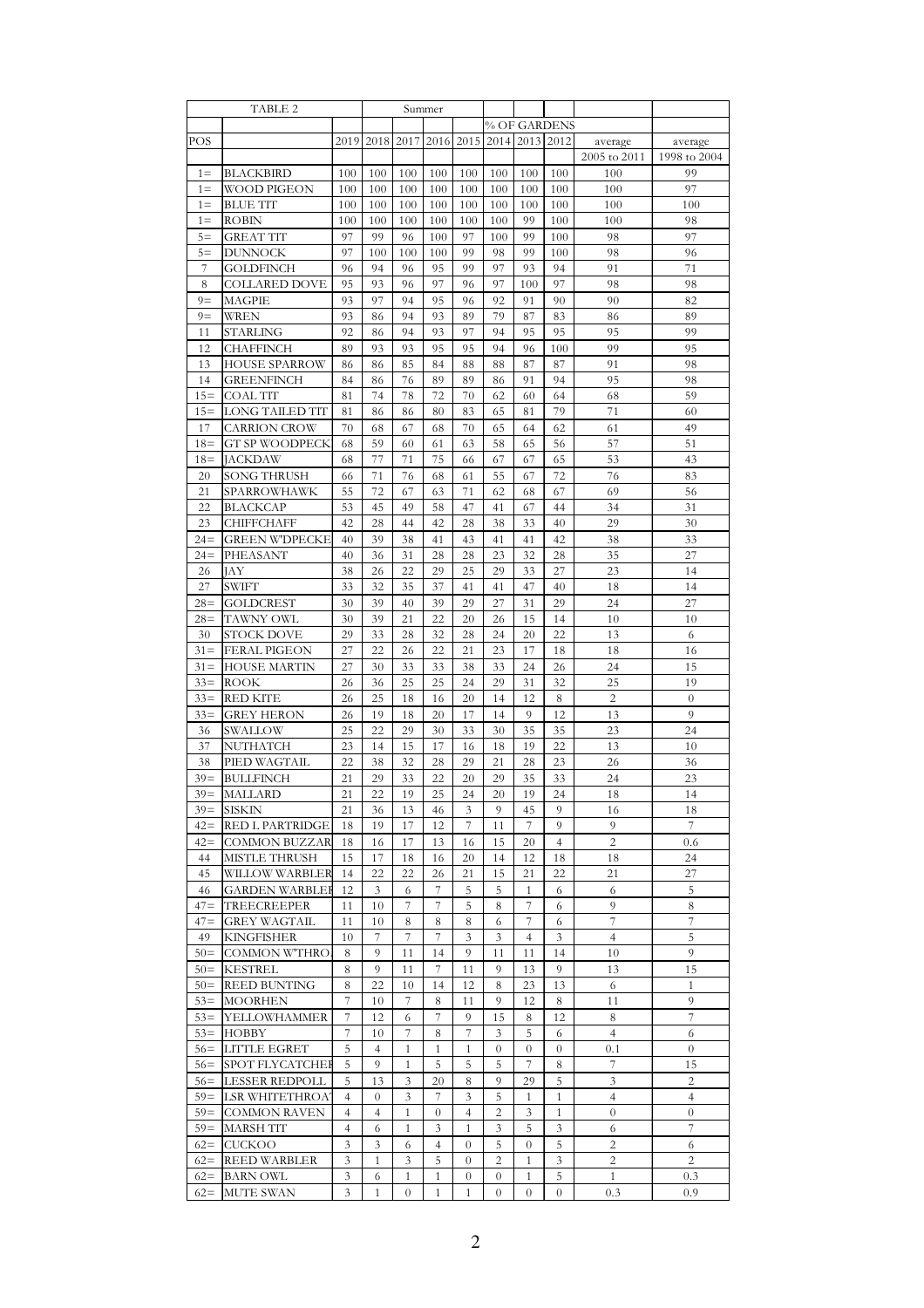In addition the following species were recorded in one garden during the survey period:

| Canada Goose  | <b>Black-headed Gull</b> | Yellow Wagtail |
|---------------|--------------------------|----------------|
| Greylag Goose | Lesser Black-back Gull   | Redwing        |
| Gadwall       | Common Tern              | Fieldfare      |
| Mandarin      | Merlin                   | Nightingale    |
| Wigeon        | Rose-ringed Parakeet     | Brambling      |
| Goshawk       | Sand Martin              | Linnet         |

Goshawk, Merlin, Nightingale and Wigeon were recorded for the first time since this survey began.

During the summer of 2019 four species appeared in all of the gardens that were surveyed – Blackbird (in all gardens since 2002), Blue Tit (in all gardens since 2004), Wood Pigeon (in all gardens since 2005) and Robin (in all gardens since 2007, except in 2013 when in 99%). Coal Tit, Great Spotted Woodpecker and Jay were among those species that appeared in the highest level of gardens since our summer survey began (in 1998) but the Chaffinch was in the lowest percentage of gardens.

Table 3 shows the frequency of the 'Top 20' species in our summer gardens. This is measured by calculating how many weeks in total each species was recorded (all gardens), and comparing that with the maximum possible number of weeks, in the case of 2019 this being 2,190 weeks (73 gardens x 30 weeks). For the seventh summer in a row the Wood Pigeon was the most frequent visitor to our gardens. I've also shown in Table 3 the percentage-points change between the average during 1998–2004, and 2019. Of the 'Top 20' most frequent species the biggest 'winner' over that period is the Goldfinch (up 42 points), followed by Jackdaw and Wood Pigeon (both up by 25 points). The biggest losers are Greenfinch (down by 28 points), Starling (down 26 points), House Sparrow (down 19 points) and Chaffinch (also down 19 points).

|        | FREQUENCY OF THE TOP 20 SPECIES - SUMMER |    |     |                                    |    |    |    |    |      |              |              |                   |
|--------|------------------------------------------|----|-----|------------------------------------|----|----|----|----|------|--------------|--------------|-------------------|
| POS    |                                          |    |     | 2019 2018 2017 2016 2015 2014 2013 |    |    |    |    | 2012 | average      | average      | % points change   |
|        |                                          |    |     |                                    |    |    |    |    |      | 2005 to 2011 | 1998 to 2004 | 1998-2004 to 2019 |
|        | <b>WOOD PIGEON</b>                       | 92 | 90  | 92                                 | 90 | 90 | 90 | 90 | 91   | 86           | 67           | $+25$             |
| 2      | <b>BLACKBIRD</b>                         | 88 | 85  | 87                                 | 89 | 88 | 88 | 89 | 92   | 88           | 87           | $-1$              |
| 3      | <b>BLUE TIT</b>                          | 86 | 82  | 85                                 | 86 | 83 | 84 | 82 | 86   | 84           | 82           | $+4$              |
| 4      | <b>ROBIN</b>                             | 84 | 80  | 85                                 | 84 | 81 | 79 | 77 | 81   | 80           | 72           | $+12$             |
| 5      | <b>GREAT TIT</b>                         | 74 | 70  | 72                                 | 73 | 71 | 71 | 68 | 72   | 69           | 64           | $+10$             |
| 6      | <b>DUNNOCK</b>                           | 69 | 72  | 74                                 | 75 | 75 | 73 | 73 | 78   | 73           | 66           | $+3$              |
|        | <b>GOLDFINCH</b>                         | 65 | 64  | 65                                 | 65 | 63 | 61 | 59 | 60   | 52           | 23           | $+42$             |
| 8      | <b>COLLARED DOVE</b>                     | 62 | 58  | 63                                 | 66 | 69 | 65 | 71 | 73   | 75           | 75           | $-13$             |
| 9      | <b>HOUSE SPARROW</b>                     | 60 | 60  | 59                                 | 61 | 61 | 59 | 60 | 65   | 69           | 79           | $-19$             |
| 10     | <b>MAGPIE</b>                            | 58 | 56  | 57                                 | 57 | 55 | 53 | 46 | 45   | 42           | 37           | $+21$             |
| 11     | <b>STARLING</b>                          | 51 | 50  | 56                                 | 57 | 56 | 56 | 55 | 60   | 64           | 77           | $-26$             |
| 12     | <b>CHAFFINCH</b>                         | 43 | 51  | 59                                 | 64 | 63 | 63 | 65 | 69   | 67           | 62           | $-19$             |
| 13     | <b>WREN</b>                              | 41 | 34  | 41                                 | 39 | 32 | 28 | 28 | 32   | 31           | 35           | $+6$              |
| 14     | <b>GREENFINCH</b>                        | 40 | 45  | 42                                 | 51 | 48 | 51 | 55 | 57   | 66           | 68           | $-28$             |
| 15     | <b>JACKDAW</b>                           | 39 | 37  | 37                                 | 38 | 35 | 33 | 29 | 27   | 22           | 14           | $+25$             |
| 16     | <b>COAL TIT</b>                          | 29 | 28  | 23                                 | 28 | 25 | 20 | 18 | 20   | 21           | 18           | $+11$             |
| 17     | <b>GT SP WOODPECK</b>                    | 26 | 23  | 22                                 | 24 | 23 | 19 | 23 | 25   | 21           | 17           | $+9$              |
| $18 =$ | LONG-TAILED TIT                          | 24 | 29  | 24                                 | 26 | 20 | 17 | 19 | 21   | 15           | 11           | $+13$             |
| $18=$  | <b>CARRION CROW</b>                      | 24 | 22  | 23                                 | 23 | 24 | 21 | 19 | 20   | 19           | 15           | $+9$              |
| 20     | <b>SONG THRUSH</b>                       | 17 | 1.5 | 21                                 | 20 | 18 | 16 | 19 | 20   | 23           | 28           | $-11$             |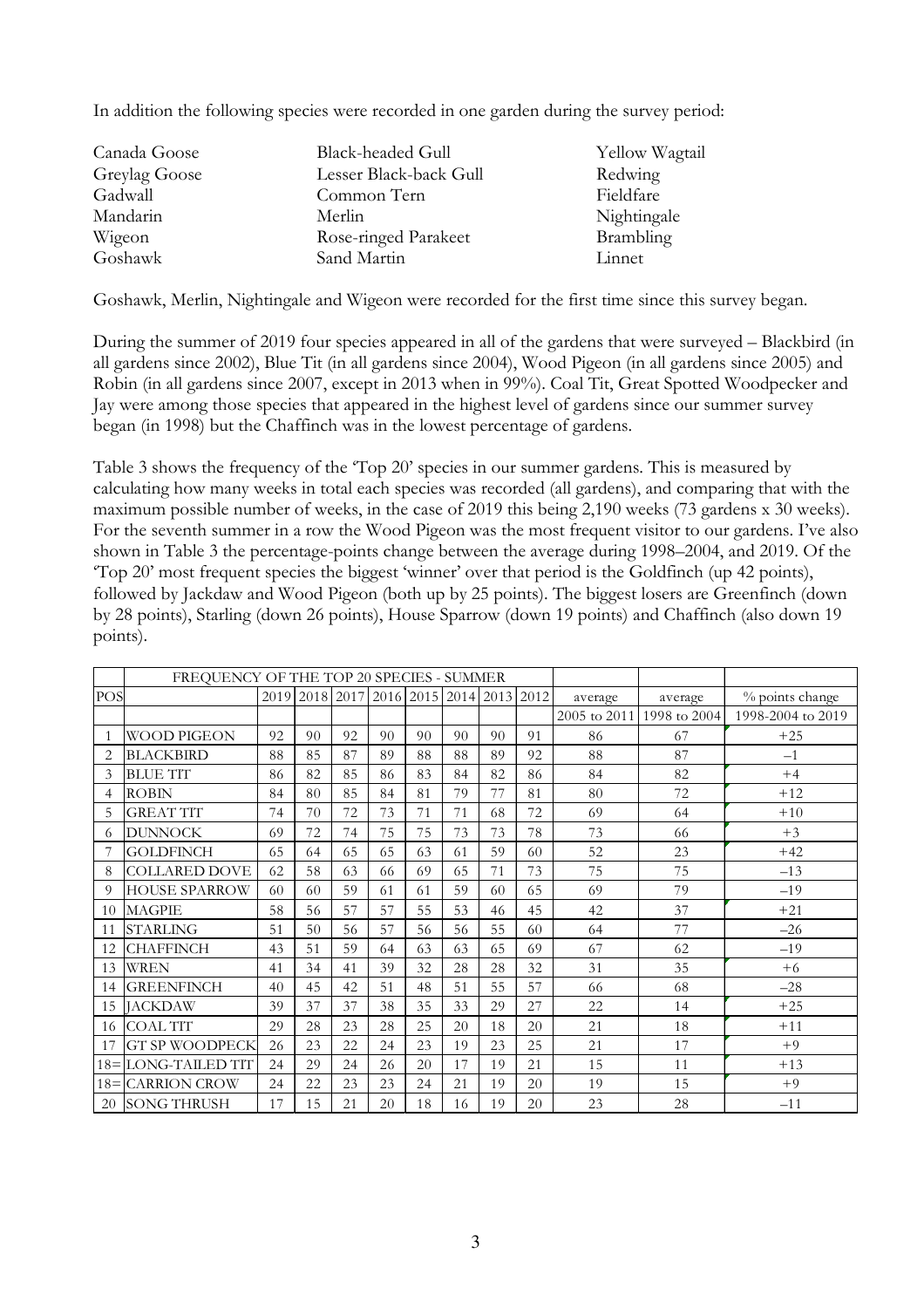### **The Species**

The following comments cover the more significant events in Summer 2019, and major changes since the summer surveys started in 1998.

### *Wildfowl to Little Egret*

As usual, the Mallard is the highest-placed species of wildfowl, appearing in 21% of gardens, mostly in rural areas. Other wildfowl species registered as garden visitors during this survey were Mute Swan (in 3% of gardens, including four in Peter Nash's Sandy garden, a new addition to his garden list), and Greylag Goose, Gadwall, Mandarin and Wigeon (all in 1%).

The Pheasant is the highest-placed game bird, recorded in 40% of gardens (the highest since 40% in Summer 2010), with Red-legged Partridge in 18%.

Recorded across rural and urban sites, the Grey Heron was in 26% of gardens, the highest since our summer survey began. The Little Egret was recorded in 5% of the gardens, all in rural areas.

### *Raptors*

The Sparrowhawk remains the most regular raptor in our survey, in 55% of gardens last summer, but that was the lowest level since 2002, when in 49% of gardens. The Red Kite was seen in, or over, 26% of gardens whilst the Buzzard was recorded from 18% of gardens, including Peter Nash's garden, where one individual in particular has become a regular visitor, eating earthworms, rats and moles in the paddocks. The Kestrel was reported from 8%, the Hobby from 7%, whilst the Goshawk and Merlin each from one 'garden' (the Goshawk was in the grounds of Turvey Abbey).

### *Rails to Cuckoo*

The Moorhen was in 7% of gardens, as usual all in rural areas, and was very much a permanent resident in two of those gardens.

There were just two species of gull in the list for Summer 2019, with Black-headed Gull and Lesser Blackbacked both in 1%. Common Tern was recorded in one of the gardens.

Taking top spot, once again, in all our measures is the Wood Pigeon. Appearing in all summer gardens since 2005, it has also been the most frequent garden visitor since 2013. Last summer it appeared in our rural gardens at a frequency of 94% and in our urban gardens at a frequency of 89%. The Collared Dove was in 95% of gardens, with a preference for rural gardens where the frequency was 65%, compared to urban gardens, at 56%.

The Stock Dove was recorded in 29% of gardens, with a preference for rural gardens (in 30% of those) but it still appeared in 26% of urban gardens. The Feral Pigeon was in 27% of gardens, the highest since in 28% in 2003. One in my Woburn garden was a first for me, and was in fact the first I can recall anywhere in the village. The Turtle Dove, not surprisingly, failed to show in any of the gardens during last summer.

Cuckoos were, as in the summer of 2018, recorded in two of the gardens, both in rural areas.

### *Owls to woodpeckers*

Tawny Owls were recorded in 30% of our gardens last summer, down from the high in 2018, but that was at a record level. As expected, they showed a strong preference for rural gardens, in 39% of those, compared to just 15% of urban sites. Barn Owls were recorded in just two gardens, both in rural areas.

The Swift was noted over 33% of the gardens last summer, about the same from rural and urban sites.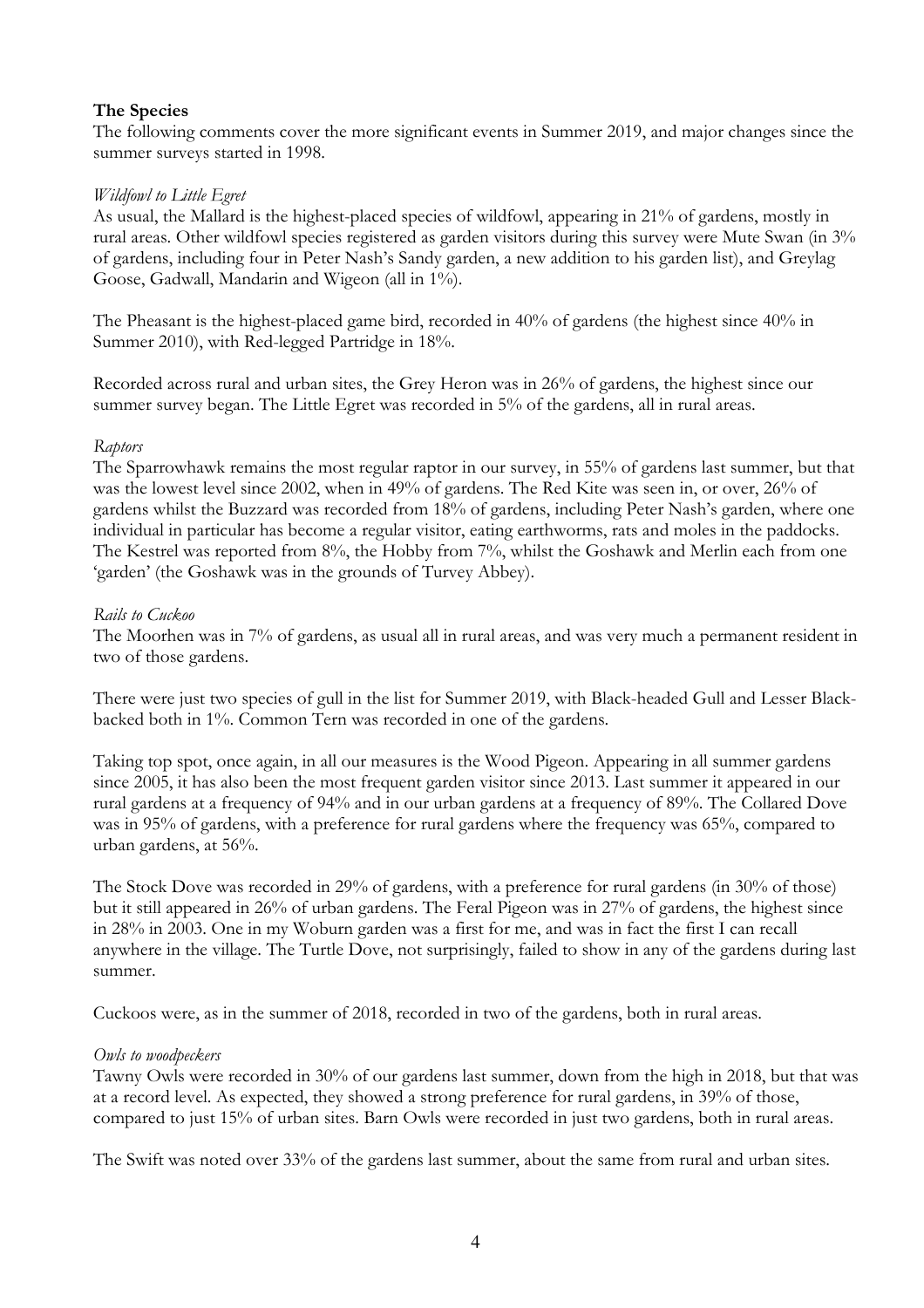The Great Spotted Woodpecker continues to do well and, in 68% of gardens, was at the highest level since our summer survey began. Rural sites are much preferred, in 87% of those in 2019, compared to 37% of urban gardens. They also retain their place in our 'Top 20' most frequent garden visitors, ahead of Song Thrush. The other woodpecker species in our list for 2019 is the Green, in 40% of gardens, again showing a strong preference for rural sites.

#### *Crows*

The Magpie is the most obvious member of the crow family in our gardens, and during last summer was found in 93% overall, that was from all but two of the rural gardens covered and all bar three of the urban sites. In terms of frequency, the appearances were at the highest level since our summer survey started (at 58% in 2019 compared to just 30% in 1998).

Taking a slight step back was the result for the Jackdaw, appearing in 68% of gardens compared to 77% in the previous summer. That ended a run of three high summer results, so is perhaps reverting to the situation prior to 2016. It is still well established in the 'Top 20' of our most frequent garden visitors, and at a frequency of 39% was at a record high. In 1998 the frequency was just 6%. The Carrion Crow was found in 70% of the gardens, about average, and is just as likely to be found in urban gardens (in 66%) as those in rural areas (72%). I wrote 12 months ago that garden appearances of the Rook were increasing, but last summer they were in 'just' 26% compared to 36% in 2018, but that in itself was a record high, so in 2019 they returned to a more average level. The Jay, in 38% of gardens, set a new record, the previous high being 33% in 2013. They are more than twice as likely to be found in rural gardens.

### *Tits to Swallow*

As usual, the Blue Tit was seen in all gardens, with the Great Tit seen in all but two of the gardens. Appearances of the Long-tailed Tit are more erratic, last summer in 81%, lower than in the previous two survey periods, but close to the previous five. The Coal Tit was in 81% of gardens last summer, a record high, with a slight preference for rural gardens.

Of the hirundines, the House Martin is the most often-seen species in or over our gardens, and last summer was recorded from 27%, but that was the lowest since 2013. By all accounts, and certainly from sightings in Woburn, they had a particularly bad year, returning very late to their nesting areas. The Swallow was reported by 25% of the garden watchers, a small improvement on 2018 but that in turn had been at a low level. Mr Corley, from his Great Barford garden, noted that it was "a very poor year for Swallows, martins, Swifts and warblers".

### *Warblers*

Results for the Blackcap tend to be erratic, with the result for 2019 being on the high side. After a particularly poor result in the 2018 survey the Chiffchaff returned to a more expected level, in 42% of the gardens, but that compares with just 14% of gardens recording the Willow Warbler. Other members of the warbler family to show in our gardens last summer were Garden Warbler (in 12%, a record high), Common Whitethroat (in 8%), Lesser Whitethroat (in 4%) and Reed Warbler (in 3%).

### *Goldcrest to Starling*

The Goldcrest was in 30% of gardens, the lowest level since 29% in 2015. It was more likely to be found in rural gardens, as we might expect. After a poor result for the Wren in the summer of 2018, perhaps caused by 'the Beast from the East', appearances and frequency both improved, to levels more in keeping with the summers of 2016 and 2017. The Nuthatch was recorded in 23% of gardens, the highest since our summer survey began, and appeared in rural and urban gardens, whilst the Treecreeper, in 11% of gardens (the highest since 2011), was only recorded in rural gardens. One managed to enter the bedroom of one of our lady contributors (her name withheld to protect her modesty) and was found flapping behind the curtain.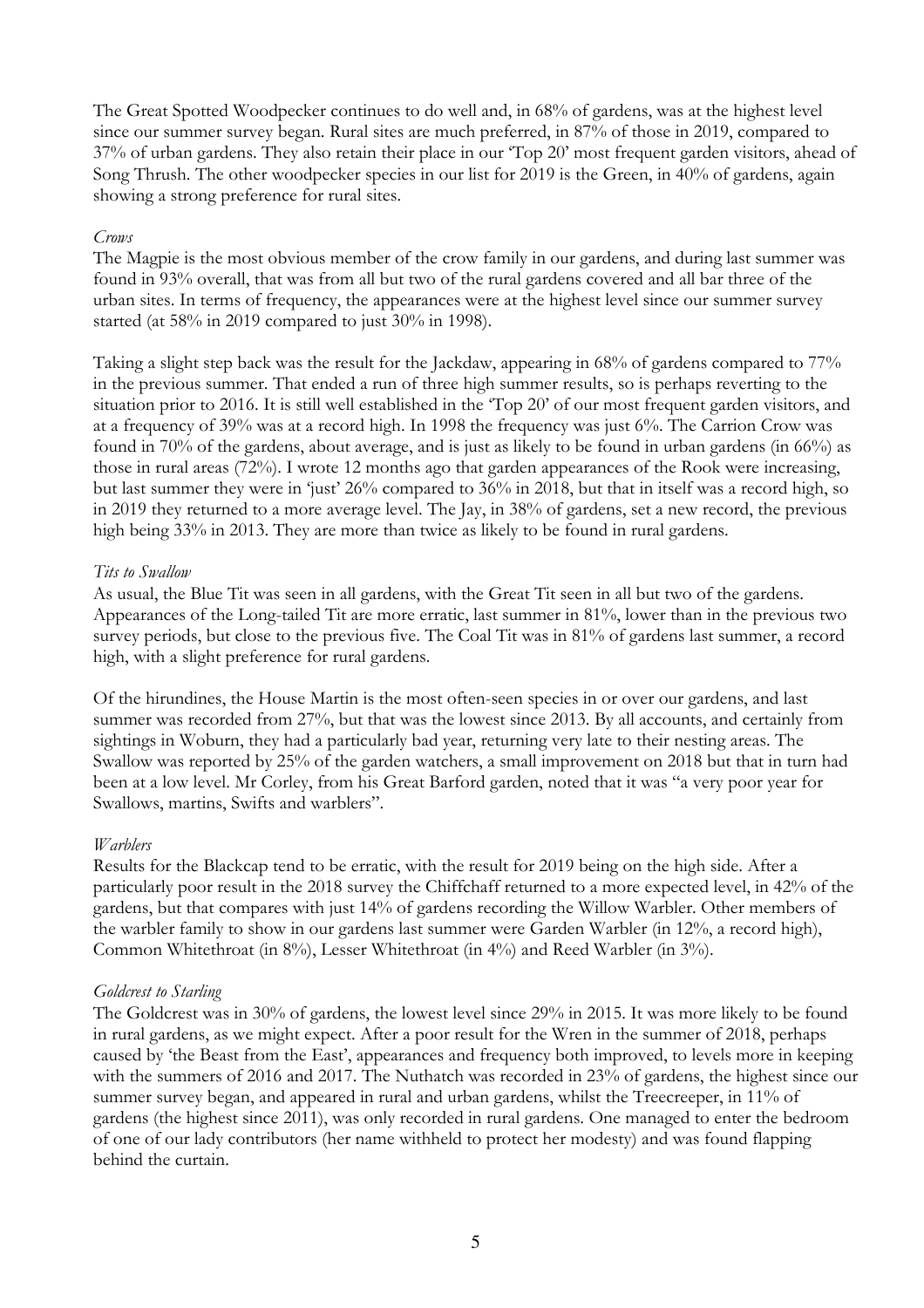The result for the Starling (in 92% of gardens) was a good recovery from the previous summer, but the trend is still downwards. It was entirely absent from five rural gardens and one urban garden. The frequency was low, at 51% just 1% better than in 2018, but we should be aware that in 1998 the frequency was 80% and that was when the population was already decreasing. It has, however, become a much more frequent visitor to my Woburn garden and Nigel Willets, from Wilden, recorded his first garden record for five years.

### *Thrushes and Spotted Flycatcher*

Needless to say, the Blackbird remains one of our most common garden visitors, appearing as usual in all gardens last summer, with a frequency in rural areas of 91% and in urban gardens of 82%. The Robin too, was in all gardens, and like the previous species, was more frequent in rural gardens (86%) than in urban areas (79%).

Results for the Song Thrush have been somewhat erratic over the last few summers with garden appearances for last summer the lowest since 2015. The strong preference for rural sites continues, last summer in 80% of those gardens (at a frequency of 21%) compared to only 41% of urban sites (at a frequency of just 10%). The appearances of the Mistle Thrush, another Red-list species, in our gardens have been erratic in the past, but has been on a downward trend since 2015. It was found almost entirely in rural gardens, with just one urban garden reporting it, the same situation as in Summer 2018.

After the results for Summer 2018, I wrote of "a pleasant surprise" with the result for Spotted Flycatcher (in 9% of gardens), but during last summer it reverted to type, being in only 5% of gardens, and in only one week in any of them.

#### *Sparrows to buntings*

The results for the House Sparrow have stabilized, and being found in 86% of gardens, was about average for the last eight years. Last summer they were more likely, as usual, to be found in urban gardens (in 93% of those) compared to rural gardens (in 83%). I am pleased to say that in my own garden they have moved from being a rare visitor to being much more frequent, appearing in 21 of the 30 weeks of the last summer period. The frequency across all gardens has been pretty much the same since 2013, so while there is no sign of an improvement things do not seem to be getting worse.

The Dunnock was in 97% of gardens last summer, and the frequency was slightly down compared to the previous summer (and in fact was the lowest since 2002).



Three species of wagtail appear on our list for last summer, with Pied Wagtail in 22% of gardens (typically very erratic), the Grey Wagtail in 11% (the highest since 2005), and Yellow Wagtail, recorded in just one garden.